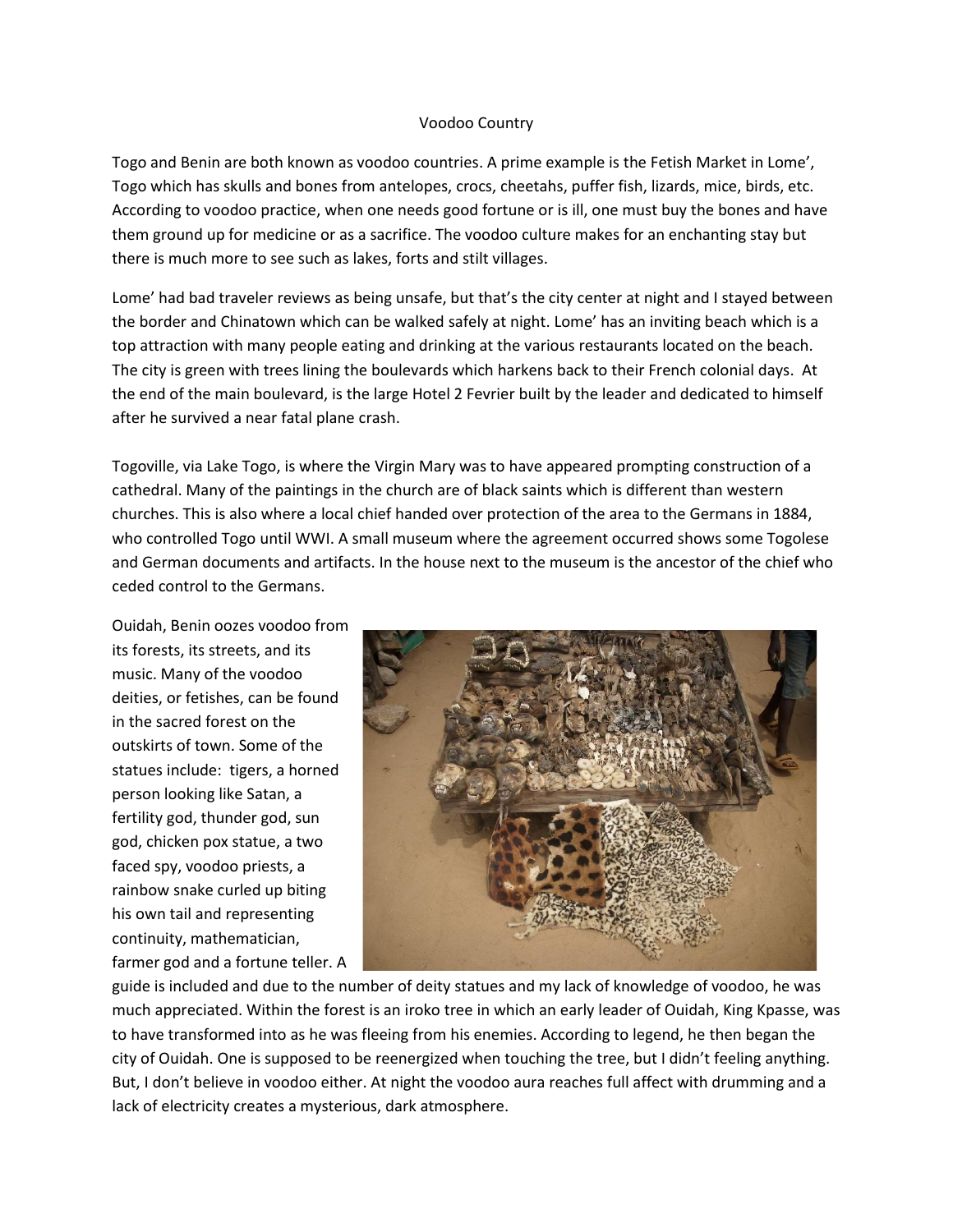The city center has several other smaller attractions. The Casa do Brazil focuses on the plight of women in Africa. One memorable exhibit is a sphere that has the 24 hours of the day on it. From 4 am to midnight there are small statues of women doing a variety of different types of work including cooking, cleaning and raising children. So, apparently women in Benin only sleep from midnight to four. There is also a python temple as well as some smaller Catholic churches and mosques.

Another attraction in Ouidah is the Route de Esclaves, a four kilometer pathway that slaves marched on from the fort to the awaiting slave ships. The Portuguese fort dates from 1721 and now holds a museum which contains historical pictures and local artwork. Leaving the fort, the slave route is a poignant walk. I closed my eyes and attempted to imagine what they felt. The sandy road is flanked by coconut plantations, numerous voodoo fetishes and small stilt villages on one side and satellite towers on the other, which ruined the mood. A local teacher and about twenty of his teenage students were taking the walk and singing as they walked along the road. On the route is the Tree of Forgetfulness in which the Africans had to walk around three times before continuing on the passage. The idea was for them to forget their life in Africa as they were forced to start a new life in a new world. The tree has been chopped down but a memorial has been constructed in its place. At the end of the route is the Point of No Return, which was the last time the Africans would be on African soil before heading onto the slave ships. This event is commemorated by a large pinkish gate that illustrates some of the slave conditions on its side walls.

Porto Novo also has two main attractions, one in the city and one upriver. The Ethnography Museum had an excellent, in-depth look at the culture of Benin specifically and West Africa in general. The mandatory tour is a comprehensive look at customs that are performed at all major life passages. The most detailed are the customs based on birth and death as well as marriage and also how gender affects the various ceremonies. Other smaller attractions include the Silvia Museum and Honme' Museum that recreates a mud village. There is also a large market as well as mosques with colorful blue and red designs surrounding the doors and windows which appear to be unique to the area.



Aguegue is a stilt village some twelve kilometers from Porto Novo. There are nearly 6,600 residents in this village with no market; hence the residents must go back and forth to Porto Novo. The residents were escaping the Dahomey people from Abomey, who would have enslaved them. The trip to the village pays for the boat petrol and tour guide but also some of the money is given to the villagers because it's tough to have a good job living on stilts.